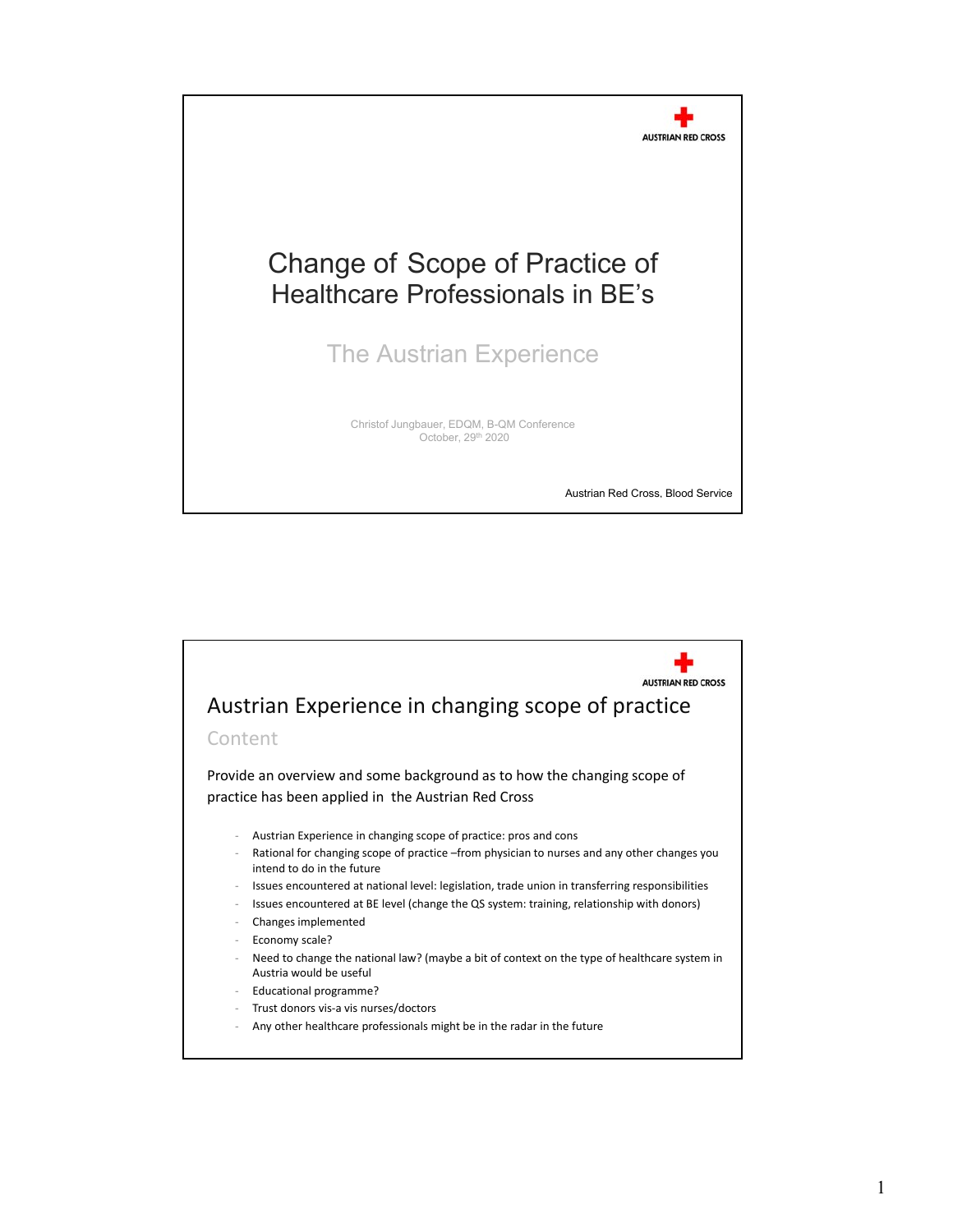

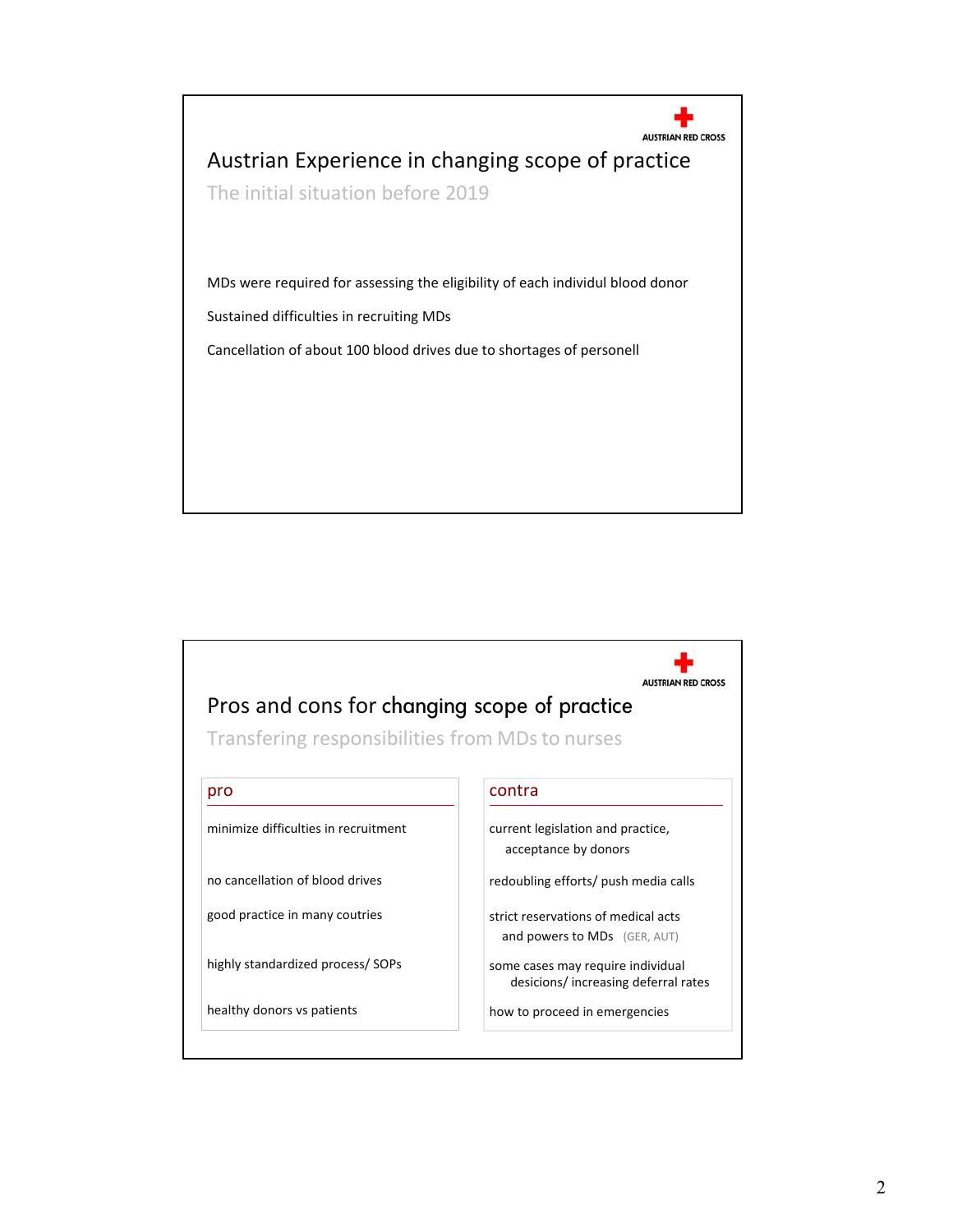

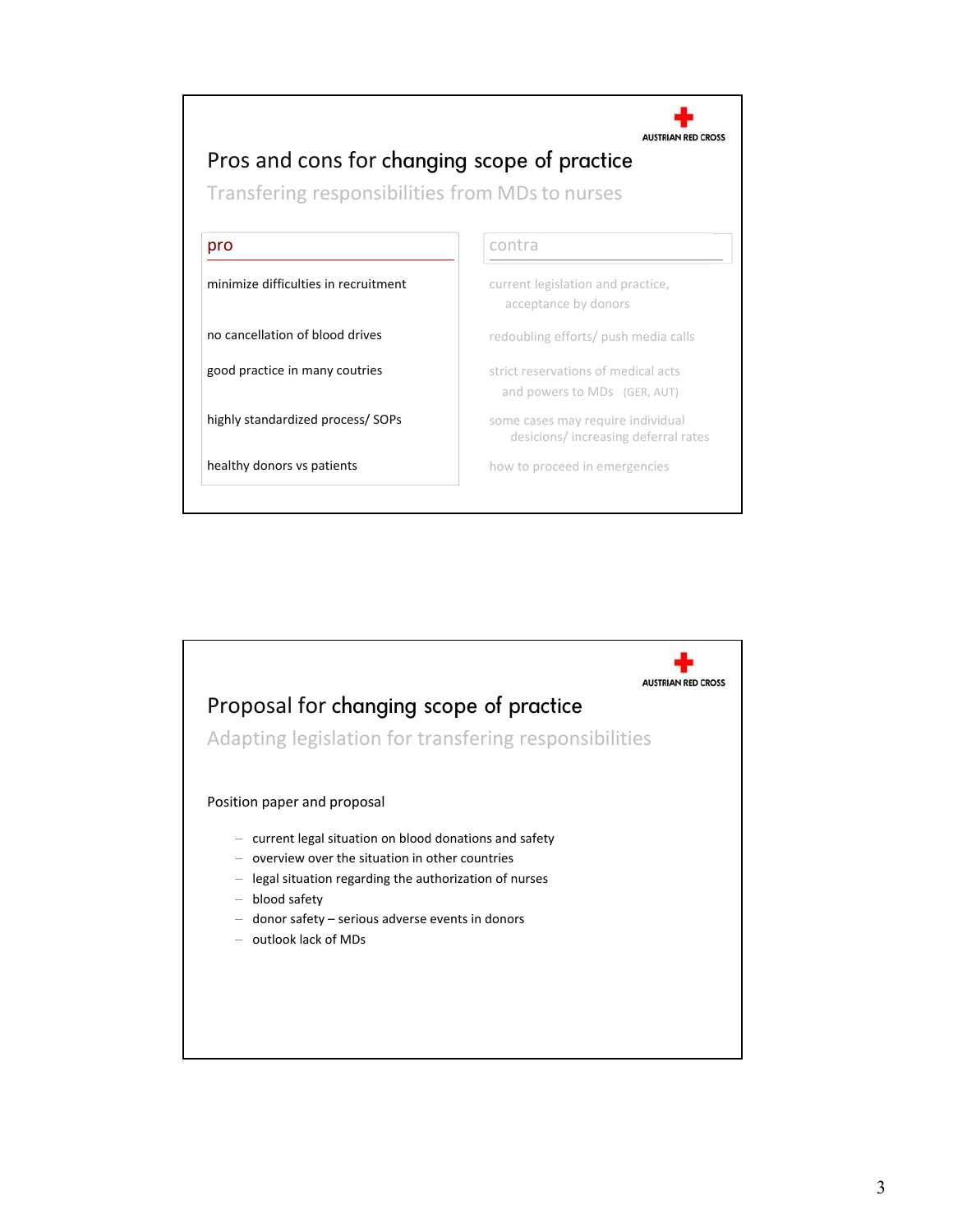| Requirements for changing scope of practice<br>Legislation and other issues for transfering responsibilities |                                                                                            |
|--------------------------------------------------------------------------------------------------------------|--------------------------------------------------------------------------------------------|
| legislation                                                                                                  | Blood Safety Law<br><b>Blood Donor Regulation</b>                                          |
| technical<br>specifications                                                                                  | medical donor questitionnaire<br>lists of medical, geographical and drug related deferrals |
| qualification<br>requirements                                                                                | Recommendations for a training curriculum for nurses<br>SOPs<br>practical training         |

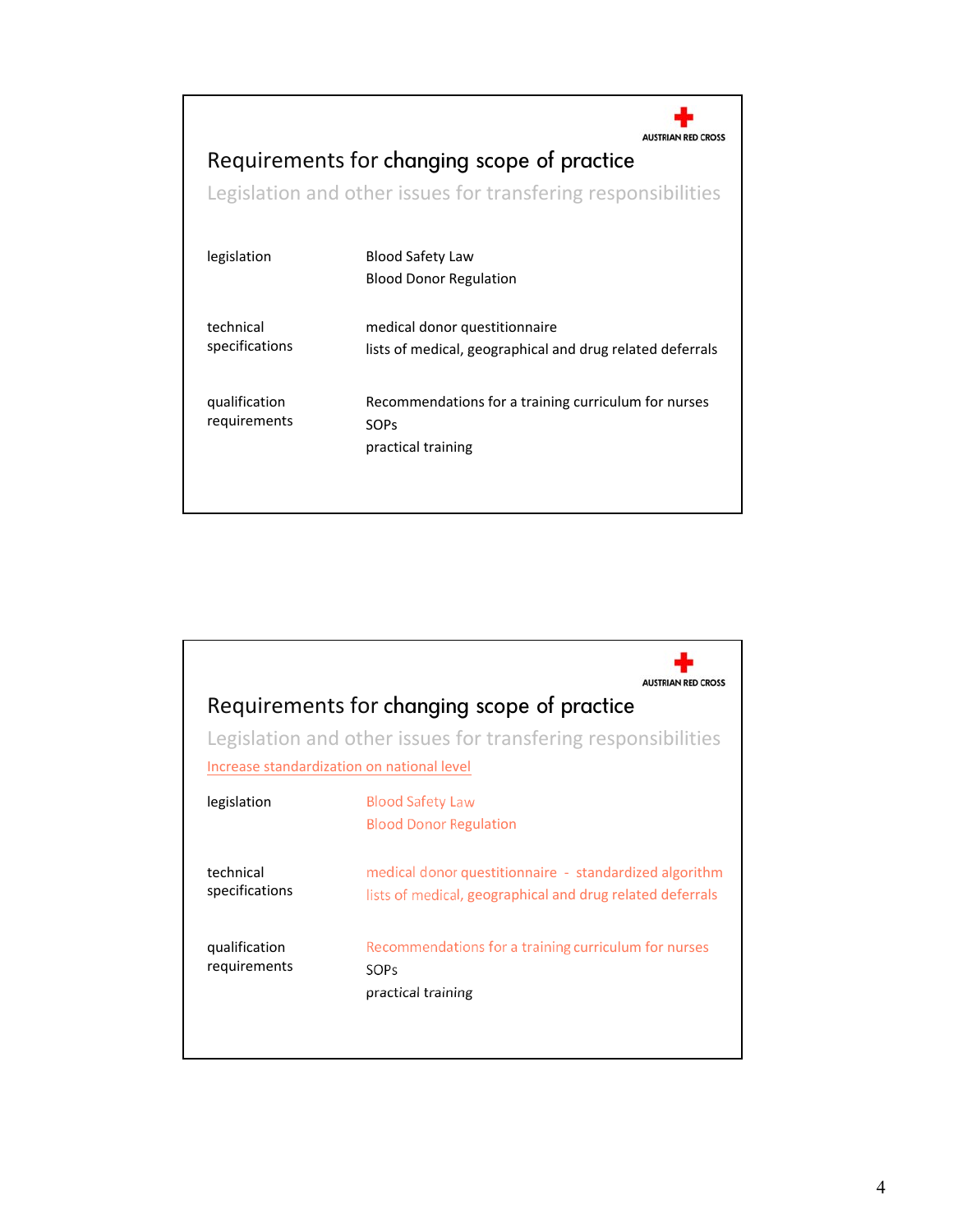

| Requirements for changing scope of practice<br>Legislation and other issues for transfering responsibilities<br>Increase standardization on national level |                                                           |  |
|------------------------------------------------------------------------------------------------------------------------------------------------------------|-----------------------------------------------------------|--|
| legislation                                                                                                                                                | <b>Blood Safety Law</b>                                   |  |
|                                                                                                                                                            | <b>Blood Donor Regulation</b>                             |  |
| technical                                                                                                                                                  | medical donor questitionnaire - fixed algorithm           |  |
| specifications                                                                                                                                             | lists of medical, geographical and drug related deferrals |  |
| qualification                                                                                                                                              | Recommendations for a training curriculum for nurses      |  |
| requirements                                                                                                                                               | SOPs                                                      |  |
|                                                                                                                                                            | practical training                                        |  |
|                                                                                                                                                            |                                                           |  |
|                                                                                                                                                            |                                                           |  |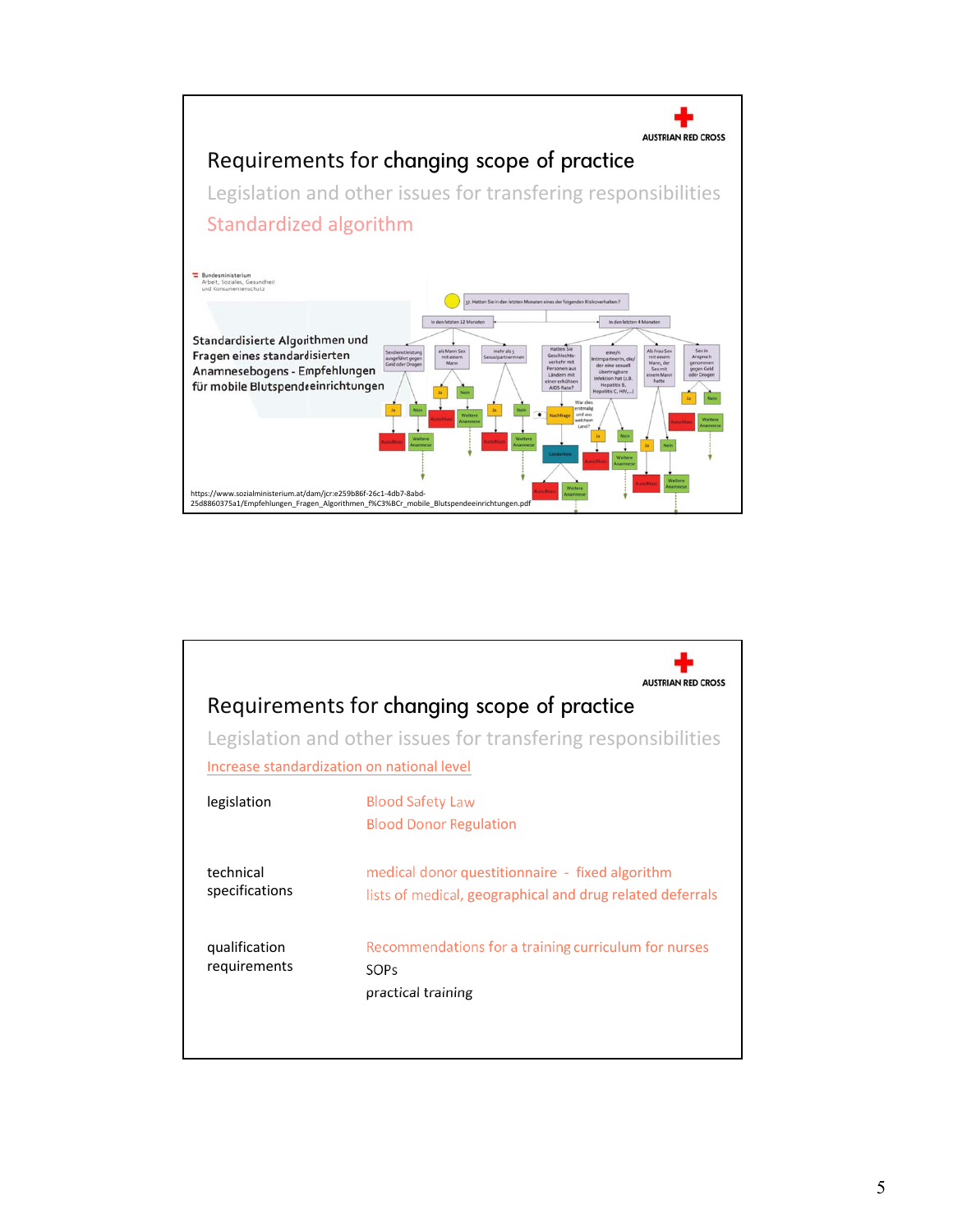| <b>AUSTRIAN RED CROSS</b><br>Requirements for changing scope of practice<br>Changes within the BEs |                                                        |  |
|----------------------------------------------------------------------------------------------------|--------------------------------------------------------|--|
| procedures                                                                                         | SOPs                                                   |  |
|                                                                                                    | on-call MDs                                            |  |
| qualifications                                                                                     | apply recommendations for nurse training curriculum    |  |
|                                                                                                    | practical training                                     |  |
|                                                                                                    | overcome discomfort in nurses                          |  |
| communication                                                                                      | public perception                                      |  |
|                                                                                                    | overcome discomfort in donors                          |  |
| miscellaneous                                                                                      | e.g., periodic assessment of donors >65a by physisians |  |